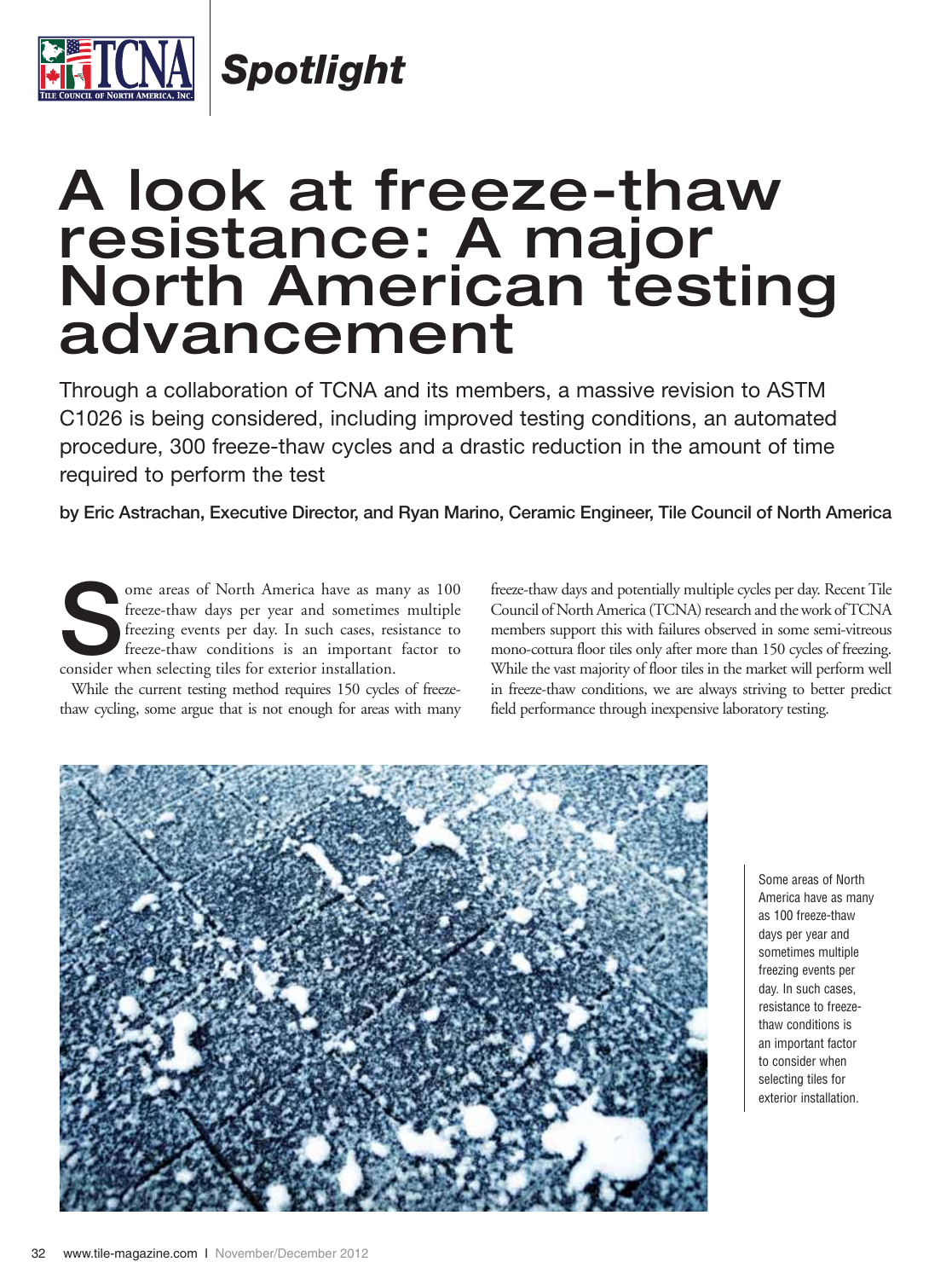

A talc wall tile before freeze-thaw resistance testing using the new methodology.



The same talc wall tile after 175 freeze-thaw cycles using the new methodology. The tile split completely in half.

The current version of ASTM C1026, Standard Test Method for Measuring the Resistance of Ceramic Tile to Freeze-Thaw Cycling, requires manual cycling and 150 laboratory days to complete. While more exhaustive than the ISO method that requires 100 cycles to complete, it requires too much time, especially if more cycles are to be considered.

Through a collaboration of TCNA and its members, with special thanks to Quarry Tile and Ironrock, which assisted in the development of a low-cost easily replicable apparatus, a massive revision to ASTM C1026 is being considered. This revision includes improved testing conditions, an automated procedure, 300 freeze-thaw cycles and a drastic reduction in the amount of time required to perform the test.

To better understand how tile samples are evaluated, ASTM C1026 can be broken into three sections: sample preparation, freeze-thaw cycling and inspection.

Currently, ASTM C1026 specifies the selection of 10 samples at random. These tiles are closely inspected to ensure that no cracks or damage are evident prior to testing, following which the tiles are saturated with water. Since freeze-thaw failures can be due to the expansion and contraction of water in the inner structure of the tile, complete saturation is critical. To ensure such, the tiles are subjected to a five-hour boil and a 24-hour soak.

After the saturation process, the tiles are placed into a freezer and exposed to cold air until the internal temperature reaches 0 degrees Fahrenheit, which occurs in approximately eight hours. The samples are then removed from the freezer and thawed in a room-temperature water bath. This completes one freeze-thaw cycle. The tiles remain in the water bath until the next freezing cycle can start, usually the next working day.

Every five cycles, the sample tiles are visually inspected for damage. Samples with evidence of cracking, chipping or spalling are removed from the sample set, and testing continues on the remaining tiles. After 150 cycles, all remaining tiles are inspected a final time, and observations are reported.

While the current ASTM C1026 test described above provides a useful and eminently simple evaluation of freezethaw resistance, which anyone with empty space in their freezer can run, there are three important limiting factors:

- 1. The products are frozen in air
- 2. Only 150 freeze-thaw cycles are evaluated
- 3. The test typically takes 30 weeks (which potentially could be shortened to 11 weeks in a facility operating 24/7)

Let's discuss each limiting factor. Freezing saturated tiles in air is a reasonable approach when simulating freeze-thaw cycling for exterior wall applications. To simulate floor applications though, especially where adequate slope and drainage are not provided, or where snow and ice are not fully removed, freezing in water would be a better and more rigorous simulation of real-world conditions.

Regarding the limit of 150 cycles, experience has shown that some freeze-thaw failures can only be predicted by testing well over 150 cycles. Regarding the amount of time the current test takes, shortening the start-to-finish time without reducing the number of cycles can only be beneficial.

To address these limits, TCNA and its members set out to develop a new test where the tiles could be frozen in water, 300 cycles could be run, and the total testing time reduced.

In this test, as in the previous test, the tiles are fully saturated in the same fashion as previously described prior to testing. Inside the freezer though, the tiles are partially submerged in water throughout the test, as opposed to freezing in air.